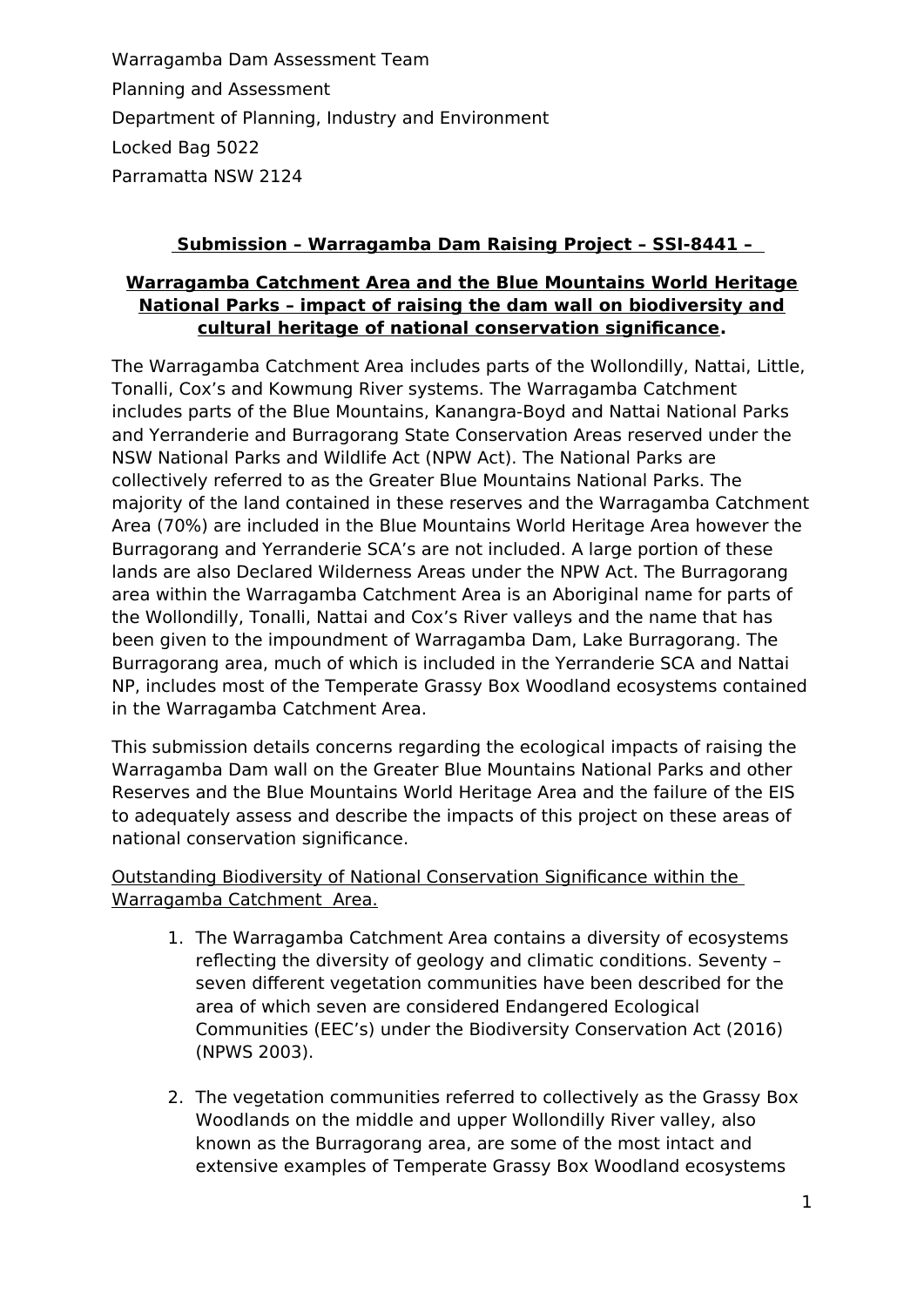surviving in all south-eastern Australia. They are considered part of the Endangered Ecological Community White Box-Yellow Box- Blakely's Red Gum EEC which is listed under both State and Federal Threatened Species Acts. Grassy Box Woodland habitat will be lost to flooding should the dam wall be raised.

- 3. Grassy Box Woodlands in the "Joorilands" area on the Wollondilly River in Yerranderie SCA are some of the best examples of 'old growth' Grassy Box Woodland surviving in the Greater Sydney Region, and potentially throughout NSW.
- 4. Open areas between woodland patches have been mapped by NPWS (2003) as cleared. Open areas need to be re-assessed as much of these areas are predominantly native grasses and forbs and therefore qualify as a Derived Native Grassland under State and Federal Threatened Species Acts and are therefore considered to form part of the EEC. These native grasslands provide important habitat for many woodland species and significant areas of native grasslands will be flooded should the dam wall be raised. Within the Warragamba Special Area 22,000 ha have been identified as cleared of which a large proportion will be native grassland and should be mapped as such.
- 5. Temperate Grassy Box Woodlands have been highly cleared for agriculture and are some of the most threatened ecosystems in Australia (Keith 2004). Most of the Grassy Box Woodlands occur on the western slopes and tablelands of the Great Dividing Range where they have been used for grazing and cropping since European settlement and are known as the Wheat-Sheep Belt. In many of these areas as little as 5% of the original woodland tree cover remains.
- 6. The Grassy Box Woodlands of the Burragorang are some of the most intact examples of these ecosystems remaining in all south-eastern Australia. Domestic stock were removed in the late 1950's due to the dam construction and introduced pastures were not widely used leaving largely intact native grasslands. Much of the original native fauna survives including the Dingo, which has been exterminated from most of NSW. The Dingo, a top order native predator, co-exists with other native predators the Wedge-tail Eagle, Spotted-tailed Quoll and Lace Monitor which exist in a natural equilibrium with their native prey species, the Eastern Grey Kangaroo, Eastern Wallaroo, Swamp Wallaby, Red-necked Wallaby, threatened Brush-tailed Rock Wallaby, Wombat and Emu. This may be one of the only locations in Australia where the natural equilibrium between native predators and native prey can still be found in a Temperate Grassy Woodland ecosystem. The Dingoes of Burragorang should be nominated for listing as an endangered population under the Biodiversity Conservation Act (2016).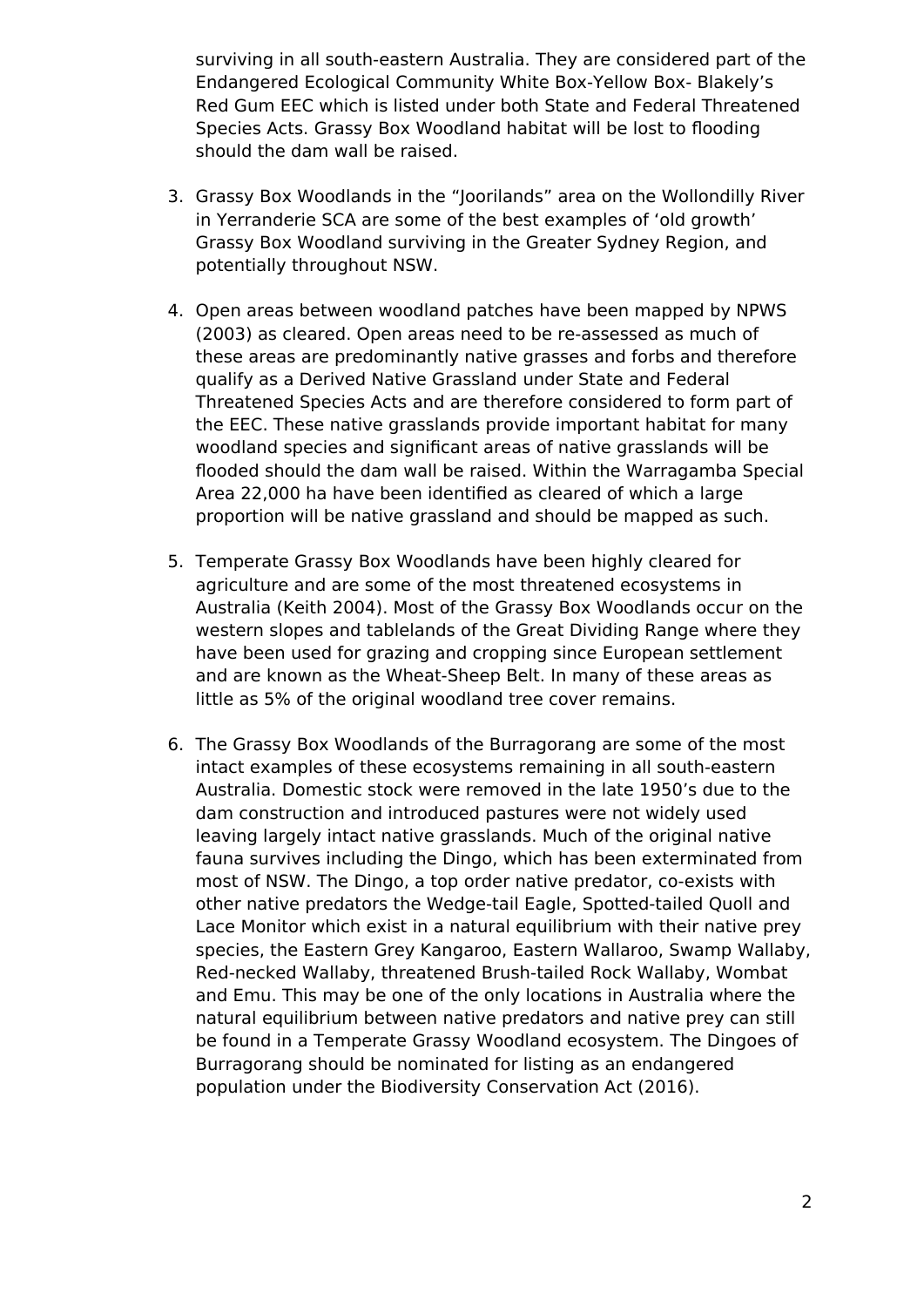- 7. The Grassy Box Woodlands of the Burragorang also support a wide diversity of woodland birds including 25 threatened species. It includes one of the most threatened species in Australia, the Regent Honeyeater, which is listed as Critically Endangered under State and Federal threatened species Acts and has been recorded breeding in the Burragorang area recently. The proposal to raise the dam wall would destroy critical breeding habitat of the Regent Honeyeater and have dire consequences for the species survival in Australia, pushing the species towards extinction. With as few as 350 individual Regent Honeyeaters known to be surviving in Australia and less than half a dozen known contemporary breeding sites any loss of breeding habitat could have disastrous impacts for the species. In addition, it is estimated more than 50 percent of remaining feeding and breeding habitat of the Regent Honeyeater was burnt in the 2019/20 bushfires. The protection of remaining unburnt feeding and breeding habitat is critical. The National Recovery Plan for Regent Honeyeater identifies breeding habitat as habitat critical for survival of the species and that "It is essential that the highest level of protection is provided to these areas. Any loss of critical breeding habitat in the Burragorang cannot be offset.
- 8. Other threatened woodland birds include the Swift Parrot, Turquoise Parrot, Little Lorikeet, Diamond Firetail, Hooded Robin, Scarlet Robin, Flame Robin, Brown Treecreeper, Varied Sittella, Speckled Warbler, Painted Honeyeater, Black-chinned Honeyeater, Dusky Woodswallow, Barking Owl and Masked Owl. Woodland birds have declined dramatically throughout much of their range across the slopes and tablelands of NSW and include some of the most threatened species in NSW (DECC 2007, DPIE 2021).
- 9. Other threatened woodland fauna includes the Squirrel Glider, Koala, Brush-tailed Rock Wallaby and Eastern Free-tailed Bat (DECC 2007). The colony of Brush-tailed Rock Wallaby on the Wollondilly River is one of the few remaining in a Grassy Woodland ecosystem in the entire Sydney Basin. The presence of the Dingo may benefit the Brush-tailed Rock Wallaby by suppression of the introduced Fox. Surveys for the Koala have not been extensive or comprehensive and this species may be more abundant and widely distributed than currently known, especially in woodland habitats. Restricted access into the catchment has limited the number of fauna surveys and other rare and threatened species may yet be found. One species, the threatened Brush-tailed Phascogale, a small tree-dwelling carnivorous marsupial, could be present. It may yet be detected by modern camera survey techniques.
- 10.The uniqueness and irreplaceability of the Grassy Box Woodlands and other Dry Open Forests ecosystems of the Burragorang area should be recognised in their entirety for their outstanding national conservation significance and identified as a scientific reference area for the management of such ecosystems throughout south-eastern Australia. This may be the most intact example of a Temperate Grassy Box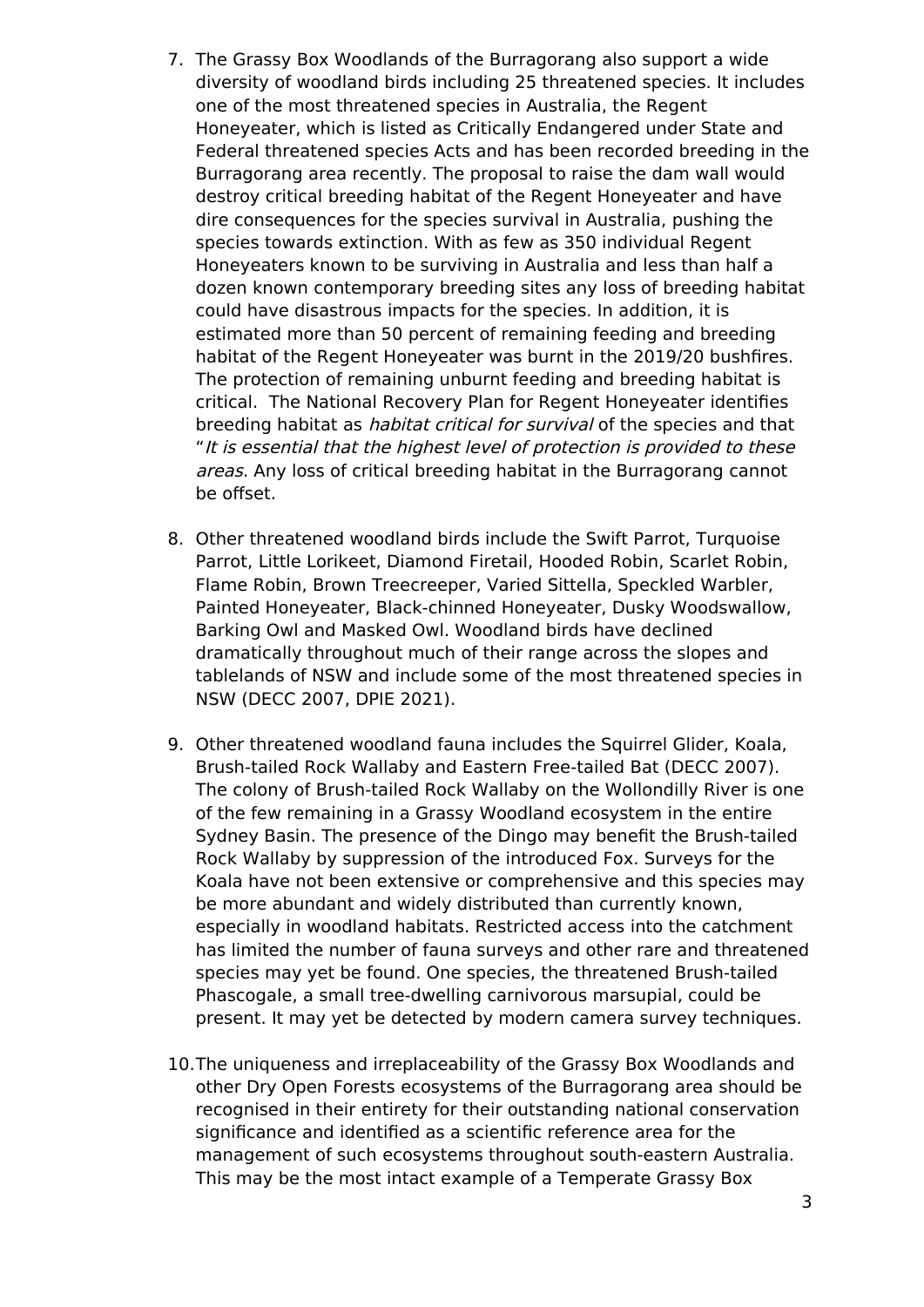Woodland ecosystem surviving in south-eastern Australia where the flora and vegetation communities are in good condition, including "old growth woodland", the fauna is diverse and includes an array of threatened woodland birds, including the Regent Honeyeater, which exist with native grazers and native predators in a natural equilibrium, including the Dingo, and the streams and rivers are in excellent condition and support populations of Platypus and Water Rat and Southern Myotis microbat. These ecosystems should be nominated in their entirety as an Endangered Ecological Community and/or an Area of Outstanding Biodiversity under the Biodiversity Conservation Act (2016) and Environment Protection and Biodiversity Conservation Act (1999).

- 11.Moist forest types along the Nattai, Little and Kowmung Rivers support threatened species such as the Yellow-bellied Glider, Spotted-tailed Quoll, Glossy Black-cockatoo, Gang Gang Cockatoo, Powerful Owl, Sooty Owl, Greater Broad-nosed Bat, Eastern Bent-wing Bat and Largeeared Pied Bat. Extensive areas of habitat of these species will be lost to flooding along the rich riverine flats where biodiversity is concentrated, should the dam wall be raised (DECC 2007).
- 12.Moist forest types on the Kedumba, Nattai and Little Rivers support Burragorang River Flat Forest which in places supports the threatened Camden White Gum Eucalyptus benthamii (NPWS 2003). Some of the last stands of this Nationally Threatened species will be lost to flooding should the dam wall be raised.
- 13.The creek and river systems of the Warragamba Catchment support important populations of the unique and iconic Platypus as well as Water-rat and threatened microbat, the Large-footed Myotis (DECC 2007). These species forage largely in and above shallow and protected waters of rivers and creeks and are not likely to use the deep waters of the dam impoundment (Grant 2007). Sixty-five kilometres of wilderness river and creek habitats of these species will be lost should the dam wall be raised removing significant areas of feeding and breeding habitat of the Platypus. The protected creeks and rivers of the Warragamba Catchment provide critical refuge for the Platypus and other aquatic fauna in NSW in times of drying climate, continued land clearing and intense competition for water resources. The assessment of the impact of this proposal on the conservation of Platypus populations and other aquatic fauna was completely inadequate and largely non-existent.
- 14.The area to be impacted by raising the dam wall includes several matters considered of National Environmental Significance including;
	- a. 1 World Heritage property
	- b. 1 National Heritage property
	- c. 12 threatened ecological communities
	- d. 78 threatened species of flora and fauna
	- e. 16 species of migratory fauna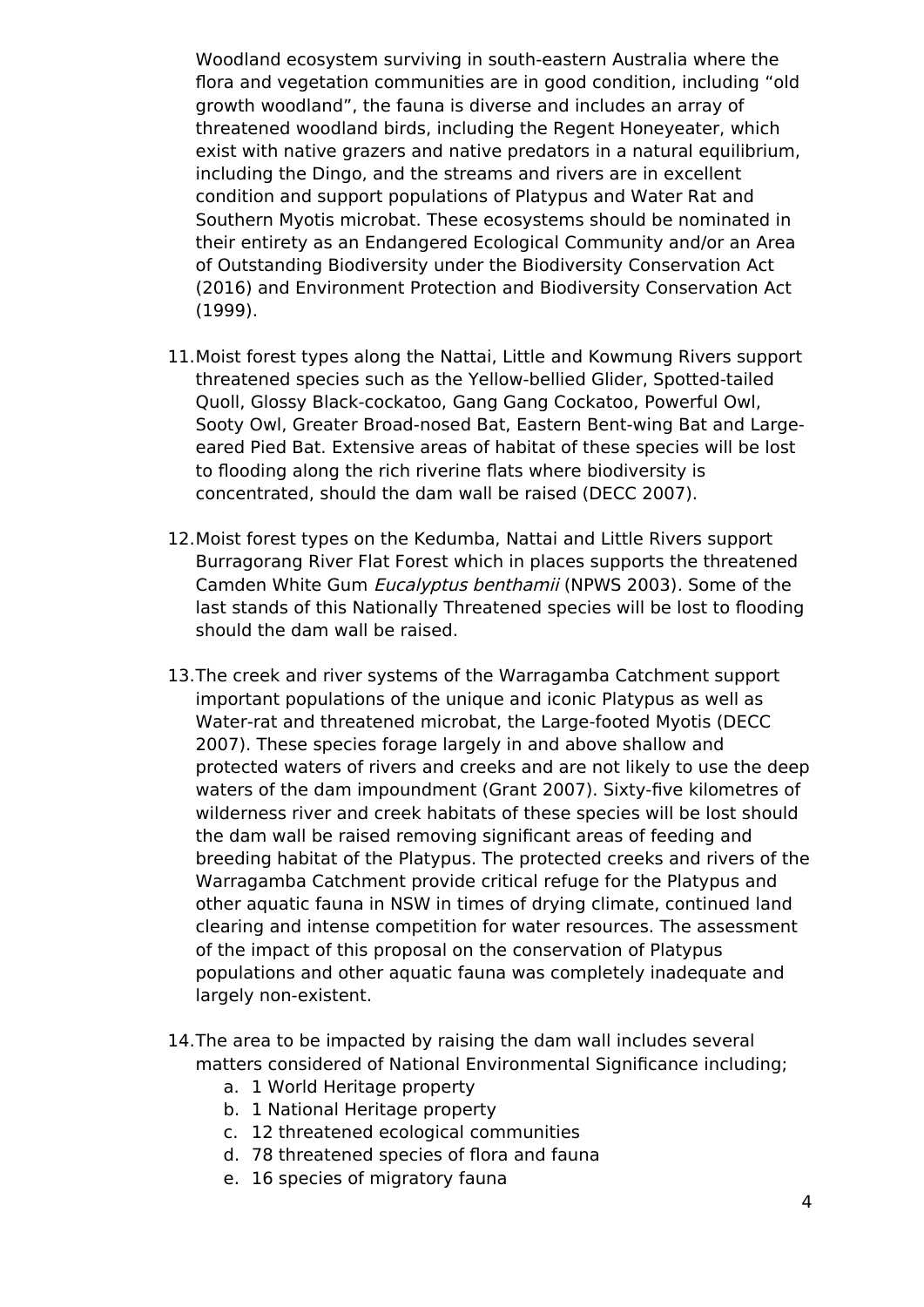#### Failure of the EIS to assess impacts of raising the dam wall on biodiversity

- 1. The EIS did not adequately assess the impacts of the project on biodiversity. Many areas to be impacted by rising flood waters were not surveyed at all including the Kowmung River, Cedar Creek, Lacys Creek, Green Wattle Creek, Werriberri Creek, Brimstone Creek and Ripple Creek.
- 2. The amount of survey effort for the large area to be impacted was very low. There was limited use of remote cameras, ultrasonic detectors and songmeters to detect rare and threatened fauna, especially in remote locations. There was a limited amount of spotlighting.
- 3. Flora survey was completely inadequate with only 95 survey plots done and less than 50% of the study area subject to ground truthing.
- 4. There were very limited amphibian surveys at very few sites and areas and no targeted searches for the threatened Booroolong Frog and Stuttering Frog. Consideration of the Booroolong Frog was dismissed on the basis it does not occur in easterly flowing streams which is incorrect (DECC 2007) and it may be present in the western part of the catchment with records known from the Kowmung River (DPIE, 2021). The Stuttering Frog is known from the western part of the catchment and modelling suggests a broader distribution through the catchment and consideration of impacts on this species should be made.
- 5. Large areas of predicted habitat of the Critically Endangered Regent Honeyeater which would be impacted by flooding were not surveyed. These areas may provide critical breeding and feeding areas for this species which is threatened with extinction. Loss of these habitats cannot be offset.
- 6. Insufficient survey was undertaken for the threatened Brush-tailed Rock Wallaby, Koala, Squirrel Glider, Yellow-bellied Glider, Greater Glider, Eastern Pygmy Possum and Brush-tailed Phascogale.
- 7. Insufficient survey was undertaken for threatened microbats including the Southern Myotis or Fishing Bat.Insufficient survey was undertaken in creeks and rivers impacted by the proposal for the iconic Platypus and Water Rat. No targeted survey was undertaken for these species. The impact of the proposal on these species remains largely unknown.
- 8. The full suite of habitats utilised by the threatened Eastern Pygmy Possum were not identified vastly underestimating the area of potential habitat to be impacted.
- 9. The full biological and scientific value of the Grassy Box Woodland ecosystem in its entirety was not assessed and therefore the scale of the impacts on this threatened ecosystem were not fully assessed.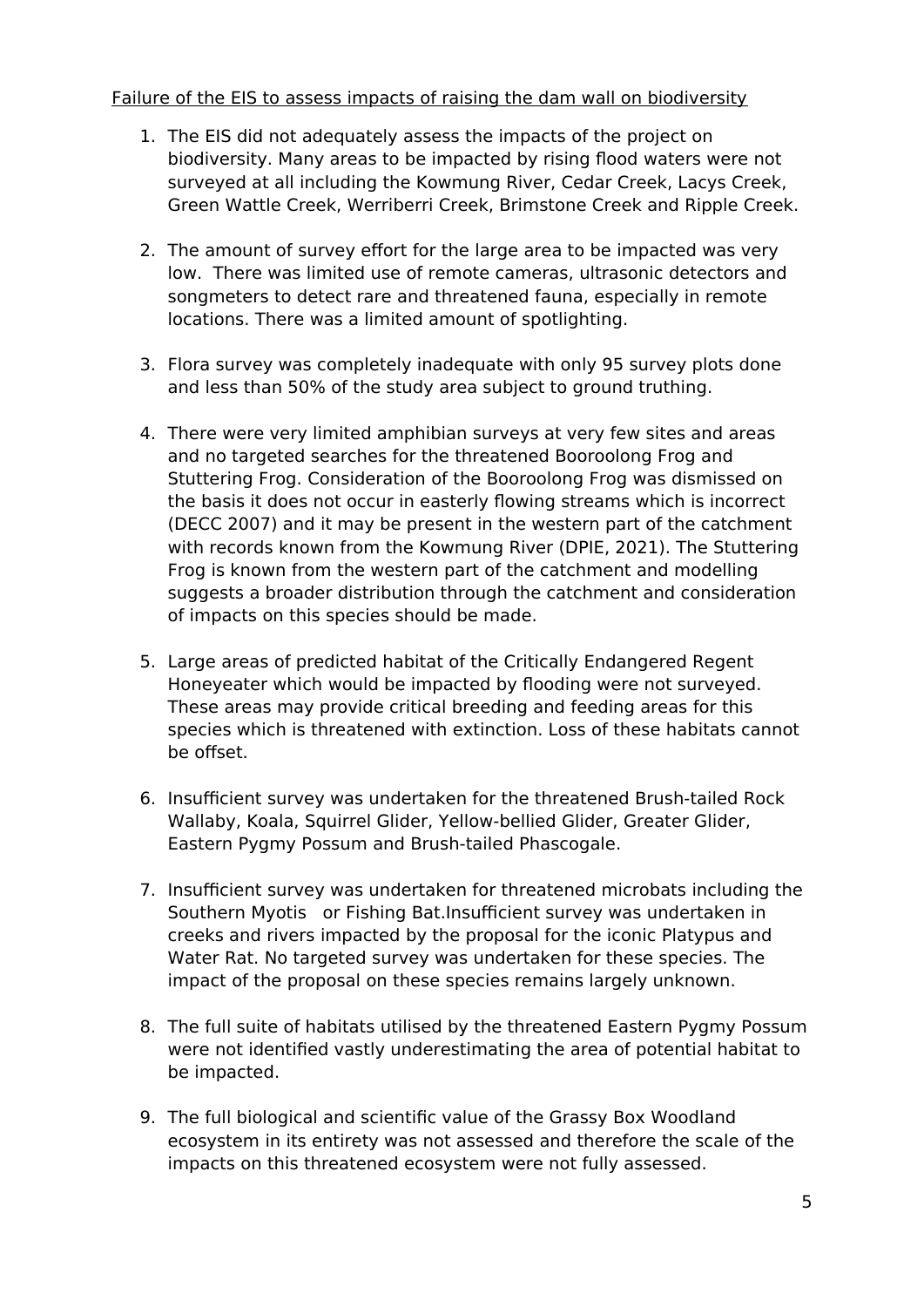- 10.Overall threatened species surveys were substantially less than guideline requirements and field surveys were generally inadequate. When field surveys were acknowledged to be inadequate expert reports were often not obtained.
- 11.The EIS did not adequately assess the impact of the proposal on Matters of National Environmental Significance.
- 12.The EIS did not undertake post-fire field assessments, following the 2019/20 fires, to address the concerns raised by the Commonwealth Department of Agriculture, Water and Environment and the NSW National Parks and Wildlife Service in regard to the consistency of the World Heritage Impact Assessment. This should be completed before the EIS is presented to the World Heritage Centre.
- 13.The irreplaceable loss of biodiversity that is proposed to be mitigated by Biodiversity Offsets despite the knowledge that many species and communities cannot be offset as they are now so rare or occur nowhere else. The true cost of these offsets if the true impact of the flooding i.e., the area impacted by "temporary inundation", is considered is likely to be more than \$2 billion although the EIS does not calculate the biodiversity offset liability and the government doesn't disclose the true cost to the community.

#### Impacts on Natural Landscapes and Cultural Heritage

- 1. The Kowmung River is a declared wild river one of the most pristine rivers surviving in NSW as its catchment is largely contained within National Park and water catchment. Sixty-five kilometres of wild rivers will be lost including a further five kilometres of the pristine Kowmung River, should the dam wall be raised. The EIS did not adequately assess the impact of the proposal on this wild river.
- 2. The valley areas of the rivers of the catchment contain potentially thousands of important Aboriginal sites, many of which would not be documented, and the landscape as a whole is of great significance to Aboriginal people. Raising the dam wall will flood thousands of hectares of lands of great cultural significance to Aboriginal people and destroy 1541 identified cultural heritage sites. The government has not sought the approval of the Aboriginal community to proceed with the project to raise the dam wall and flood Aboriginal cultural sites and landscapes of great significance to the Aboriginal people and the community at large. The Gundungurra traditional owners have not given free, prior and informed consent for the dam proposal to proceed as required as provided in advice from the NSW National Parks and Wildlife Service and the Commonwealth Department of Agriculture, Water and Environment.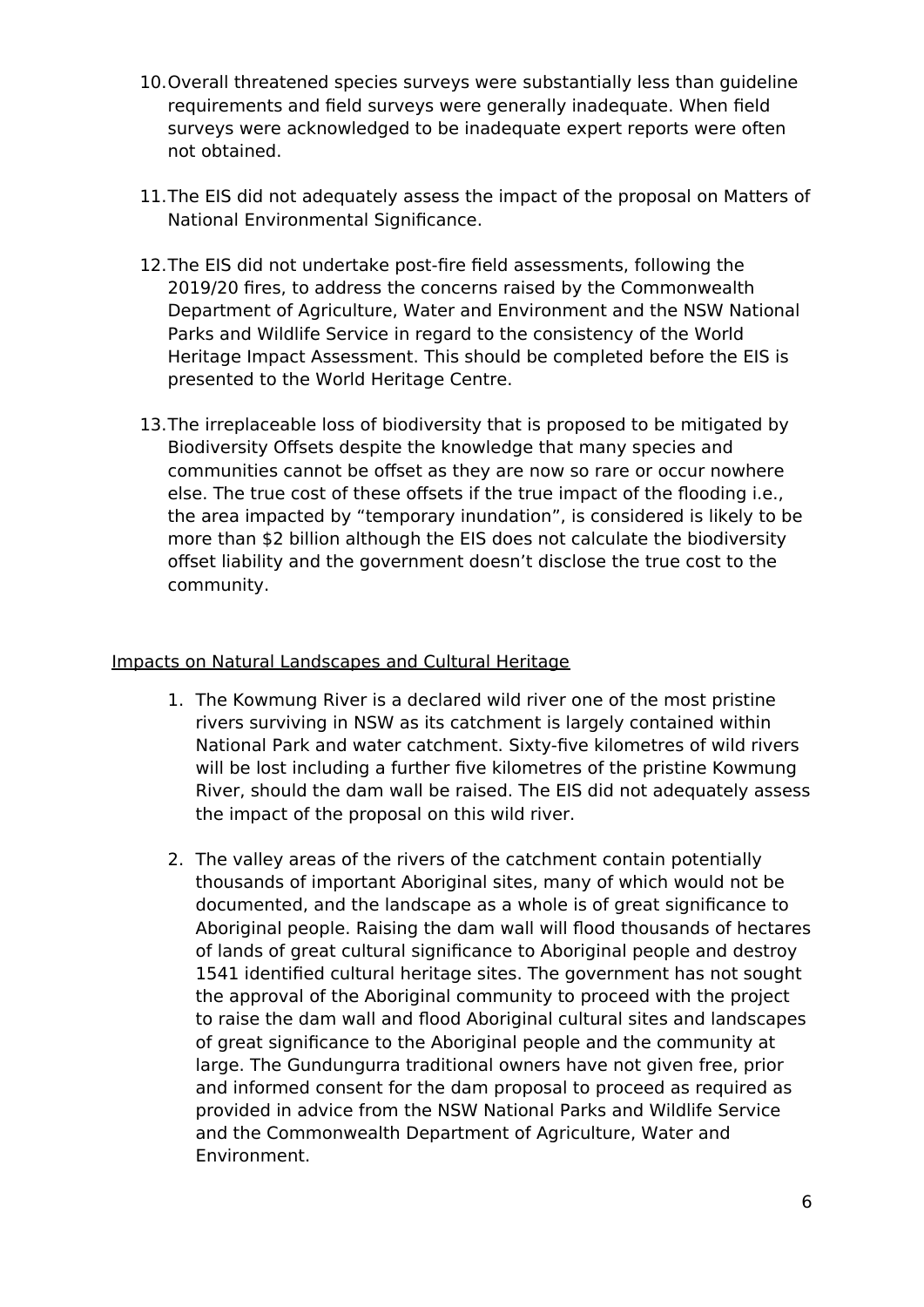- 3. Inadequate assessment of Aboriginal cultural heritage with less than 30% of the impact area assessed for sites of cultural significance and no assessment of the significance of the landscape at large. There was no field assessment post the extensive fires of 2019/20.
- 4. The Commonwealth Department of Environment and the International Council on Monuments and Sites have both identified very serious failings in the assessment of the impact on the cultural heritage of the Gundungurra traditional owners.
- 5. Sites of European Historic Heritage, such as the pastoral property of "Joorilands", will be impacted by rising dam waters should the dam wall be raised.
- 6. Five thousand seven hundred hectares of National Parks and Reserves and Declared Wilderness Areas, including 1300 hectares contained in the Greater Blue Mountains World Heritage Area, will be lost to flooding should the dam wall be raised. The area of World Heritage Area lost would be even greater if the Yerranderie and Burragorang SCAs had been rightly upgraded to National Park and properly included in the Greater Blue Mountains World Heritage Area as they deserve.
- 7. The future integrity of the Blue Mountains World Heritage Area will be at risk if the dam wall is raised and thousands of hectares of National Parks and Reserves are lost to flooding, raising the possibility of delisting.
- 8. The iconic multi-day Katoomba to Mittagong bushwalk will be severed and camp sites flooded by rising dam waters should the dam wall be raised. This would erode opportunities to further promote this iconic wilderness walk as one of Australia's great walks, contributing to regional tourism of the Blue Mountains and Southern Highlands.

# Impact of Raising the Dam Wall by 14 to17 m.

- 1. Raising the dam wall by at least 14 m or more will flood thousands of hectares of threatened and endangered ecosystems and their threatened flora and fauna, in particular a Temperate Grassy Box Woodland ecosystem of national conservation and scientific significance.
- 2. Flooding will destroy thousands of significant Aboriginal cultural sites and destroy landscapes of great cultural significance.
- 3. Flooding will destroy 65 kilometres of Wilderness Rivers.
- 4. Flooding will destroy thousands of hectares of habitat contained in the World Heritage listed Blue Mountains National Parks.
- 5. Flooding will destroy thousands of hectares of Declared Wilderness.
- 6. Flooding will impact on iconic bushwalks such as the Katoomba to Mittagong walk.
- 7. Flooding will impact on historic pastoral properties.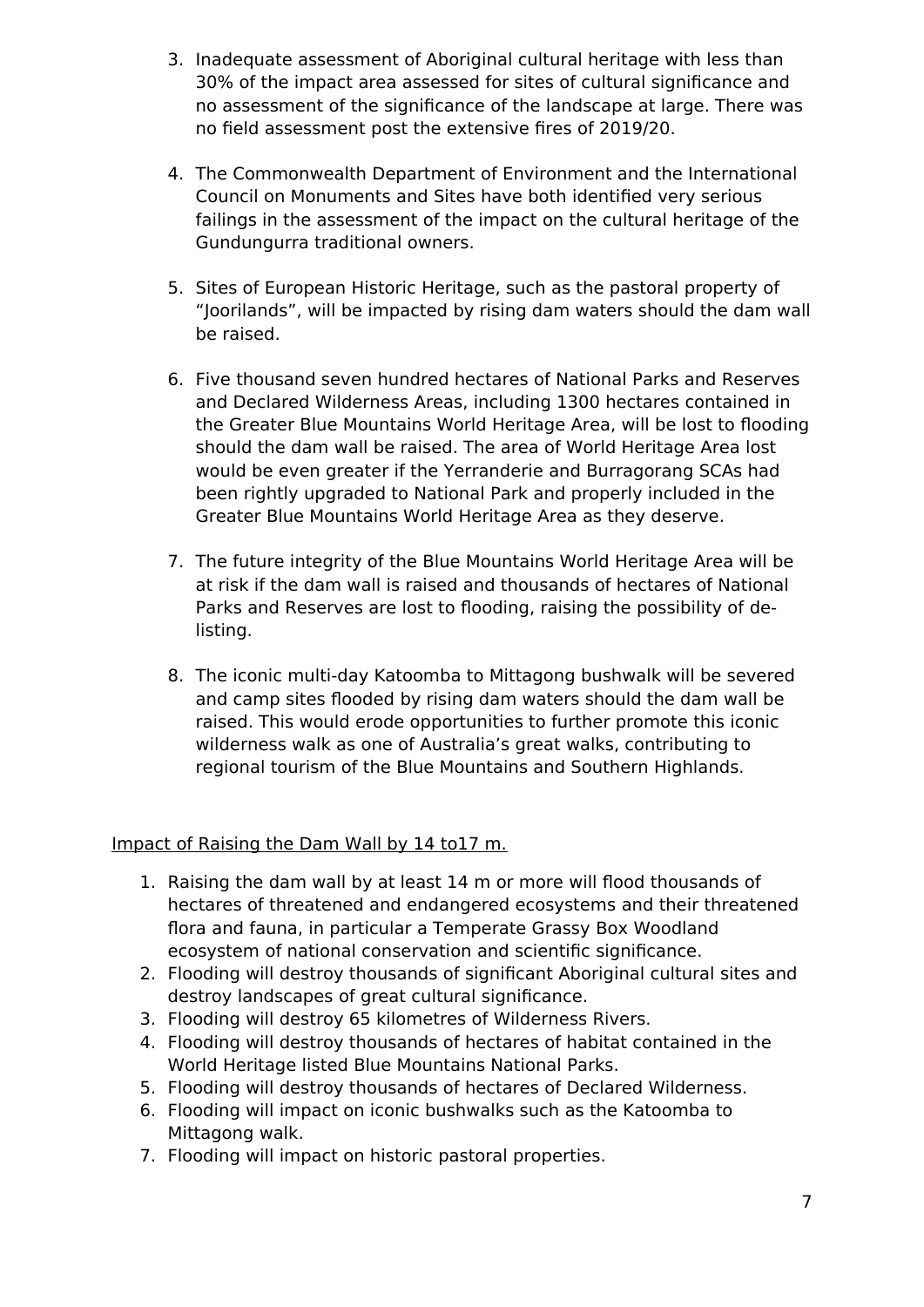8. Flooding the Blue Mountains National Parks will threaten the World Heritage status of these reserves which will have a direct impact on tourism for Blue Mountains communities.

## What Raising the Dam Wall won't do.

1. Professor Jamie Pittock (ANU) said raising the Warragamba Dam wall won't prevent large flood events from affecting the communities of the Hawkesbury-Nepean floodplains. Forty-five percent of flood waters originate from the Nepean and Grose Rivers and other catchments below the dam wall.

## Alternatives to Raising the Dam Wall.

- 1. Use funds to buy back highly flood prone properties.
- 2. Use funds to build high level evacuation roads so existing residents on the floodplain can evacuate from flood waters.
- 3. Do not further develop flood prone lands for housing, especially anything below the 1:500 flood levels.
- 4. Use funds to expand or duplicate the desalinisation plant to provide guaranteed water supply and keep water storage levels in the current dam below maximum.

### Benefits of an Alternative Strategy.

- 1. This alternative strategy will save threatened ecosystems and species in the World Heritage listed National Parks and Declared Wilderness Areas, and other NPWS Reserves, especially the Regent Honeyeater, Grassy Box Woodlands, Burragorang River Flat Forest and Camden White Gum.
- 2. Will not further impact on sites and landscapes that are of very great cultural significance to Aboriginal people.
- 3. Will not further impact on pristine and Wilderness Rivers and their flora and fauna.
- 4. Will not impact on iconic bushwalking routes and camp sites.
- 5. Will not further impact on sites of early European pastoral heritage.
- 6. Will guarantee that government funds spent on expanding or doubling the desalinisation plant will better secure drinking water supply. Increasing the height of the dam wall will not guarantee water supply if rainfall declines in the catchment.
- 7. Will ensure that current residents on the Hawkesbury-Nepean floodplain can safely evacuate floodwaters.
- 8. Will ensure those residents at high risk of flooding are duly compensated to re-locate.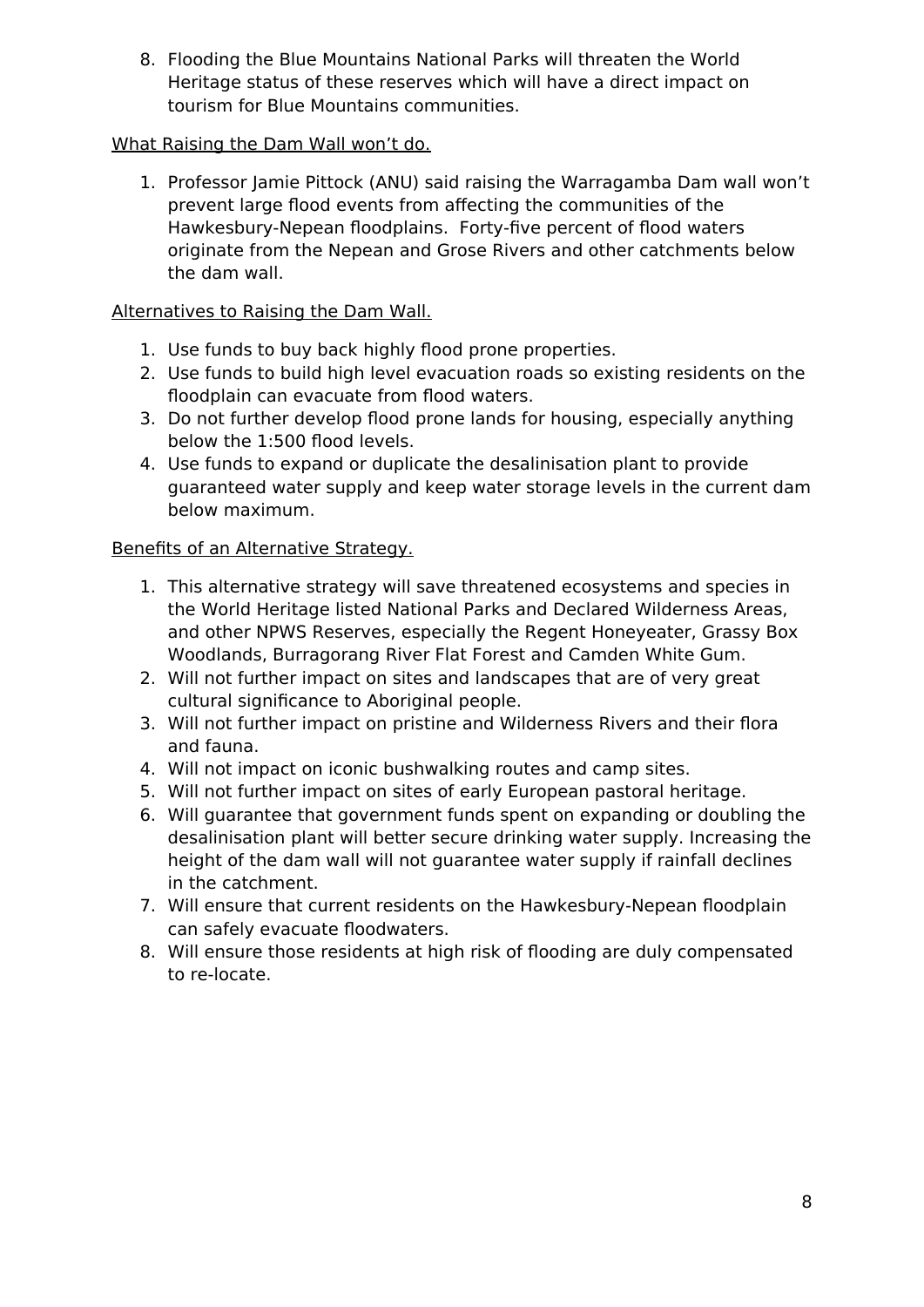## Conclusion.

The uniqueness and condition of the grassy box woodland ecosystems of the Warragamba Catchment Area warrant them being given special status as a Scientific Reference Area which should be protected by their inclusion as an Area of Outstanding Biodiversity Value or listed as an Endangered Ecological Community under the Biodiversity Conservation Act 2016 and Environment Protection and Biodiversity Conservation Act (1999).

The suite of ecosystems that are contained within the Warragamba Catchment Area and the Blue Mountains World Heritage National Parks and other NPWS reserves rival the biodiversity of Kakadu or the Kimberly regions of northern Australia. The protection of these ecosystems in their entirety is crucial to maintaining the biological integrity of the Blue Mountains World Heritage National Parks and their World Heritage status.

Restricted access into the catchment for the public and limited fauna surveys by staff and scientists mean that the value of the catchment lands to flora and fauna is yet to be fully discovered or appreciated.

The EIS is completely inadequate in assessing the impact on biodiversity and cultural heritage and ask that the government halt this proposal to raise the dam wall that will destroy World Heritage Areas, National Parks, Wilderness Areas and Wild Rivers, ecosystems of national conservation significance and landscapes of great cultural significance to Aboriginal people and seek other avenues to achieve flood protection for existing residents downstream and means of securing future water supplies.

# References

- DECC (2007) Terrestrial Vertebrate Fauna of the Southern Sydney Region. Volume 1, 2 and 3. A joint project between the Sydney Catchment Authority and Department of Environment and Climate Change (NSW) (DECC) under the Special Areas Strategic Plan of Management (SASPoM) by the Information and Assessment Section, Metropolitan Branch, Climate Change and Environment Protection Branch, DECC, Hurstville.
- DPIE (2021) Bionet Atlas of NSW Wildlife. Database of Fauna and Flora records. Department of Planning, Industry, and the Environment.
- Grant, T. (2007) Platypus. CSIRO publishing, Australia.
- Keith, D. (2004) Ocean Shores to Desert Dunes the Native Vegetation of New South Wales and the ACT. Department of Environment and Conservation, Hurstville, NSW.
- NPWS (2003) The Native Vegetation of the Warragamba Special Area. Part A and Part B. Unpublished report commissioned by the Special Areas Plan of Management (SASPoM) and produced by the Conservation Assessment and Data Unit, Central Conservation Programs and Planning Division, Department of Environment and Conservation (DEC), Hurstville.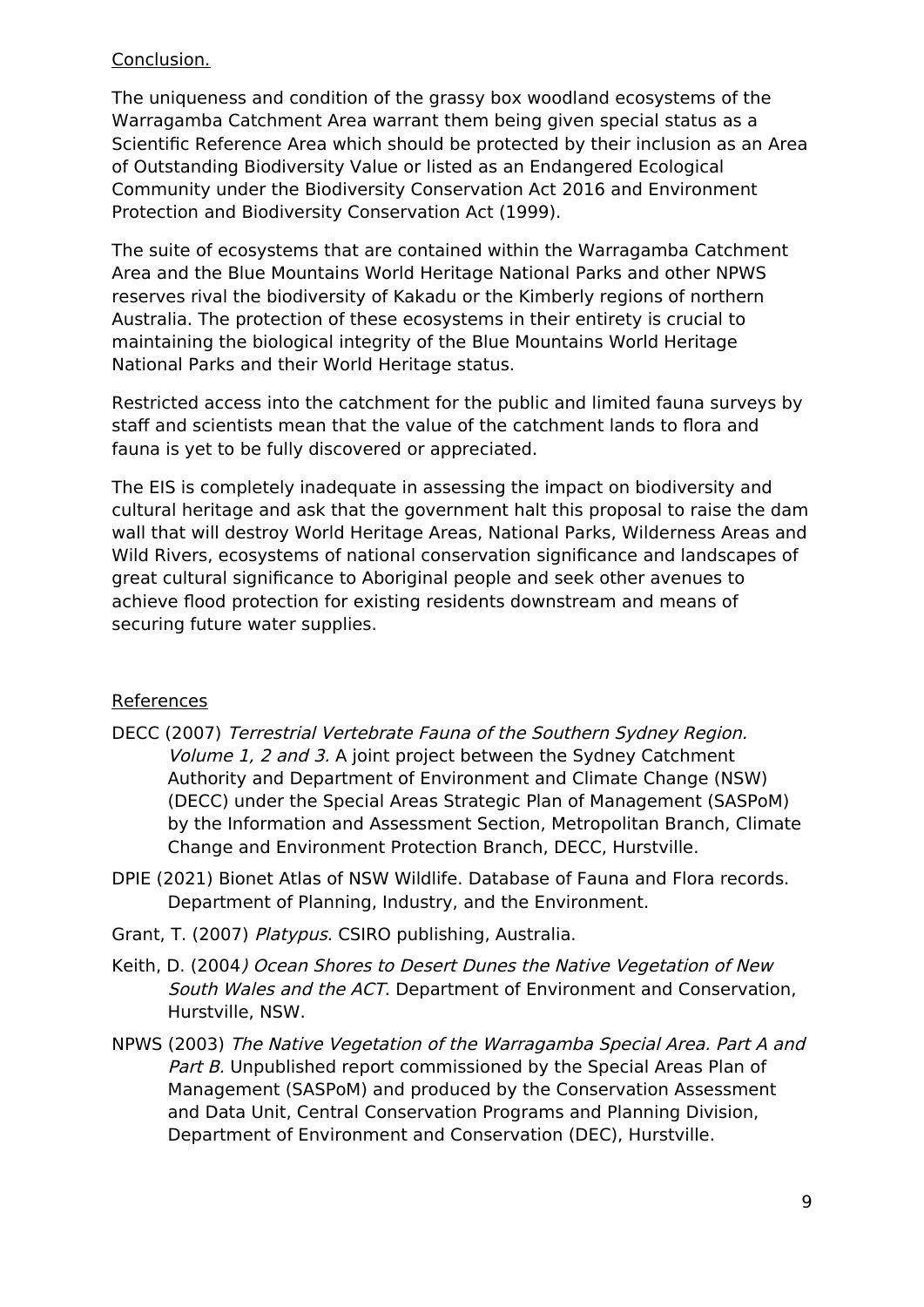

Figure 1: Eastern Grey Kangaroo in Grassy Box Woodland, Burragorang, Nattai National Park. Bonum Pic in the background.



Figure 2: Old Growth Grey Gum Eucalyptus moluccana in Grassy Box Woodland at Joorilands, Wollondilly River, Yerranderie State

Conservation Area.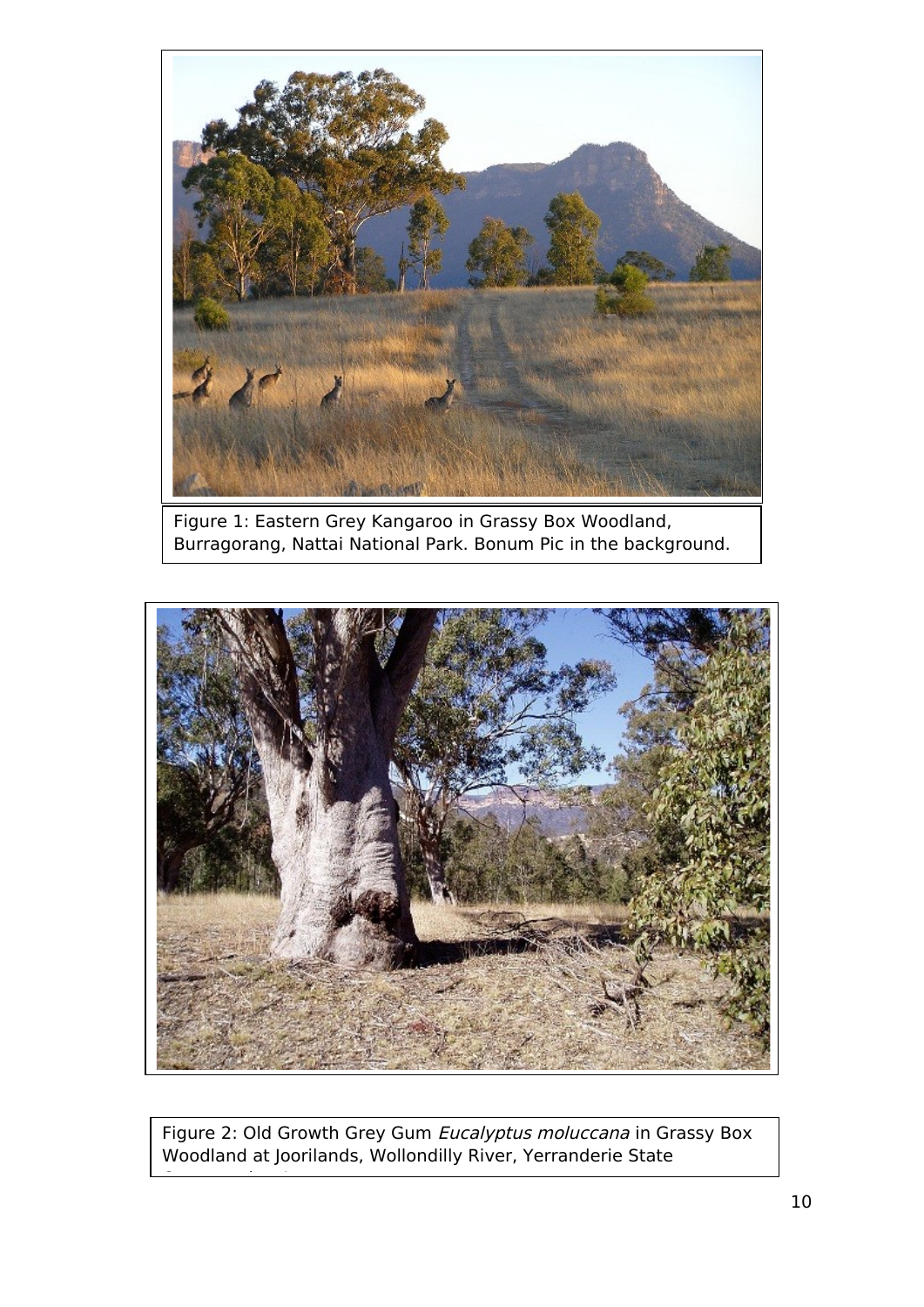

Figure 3: Regent Honeyeater, Critically Endangered, Grassy Box Woodland, Burragorang, Yerranderie State Conservation Area.



Figure 4: Dingo, Grassy Box Woodland, Joorilands, Yerranderie State Conservation Area.